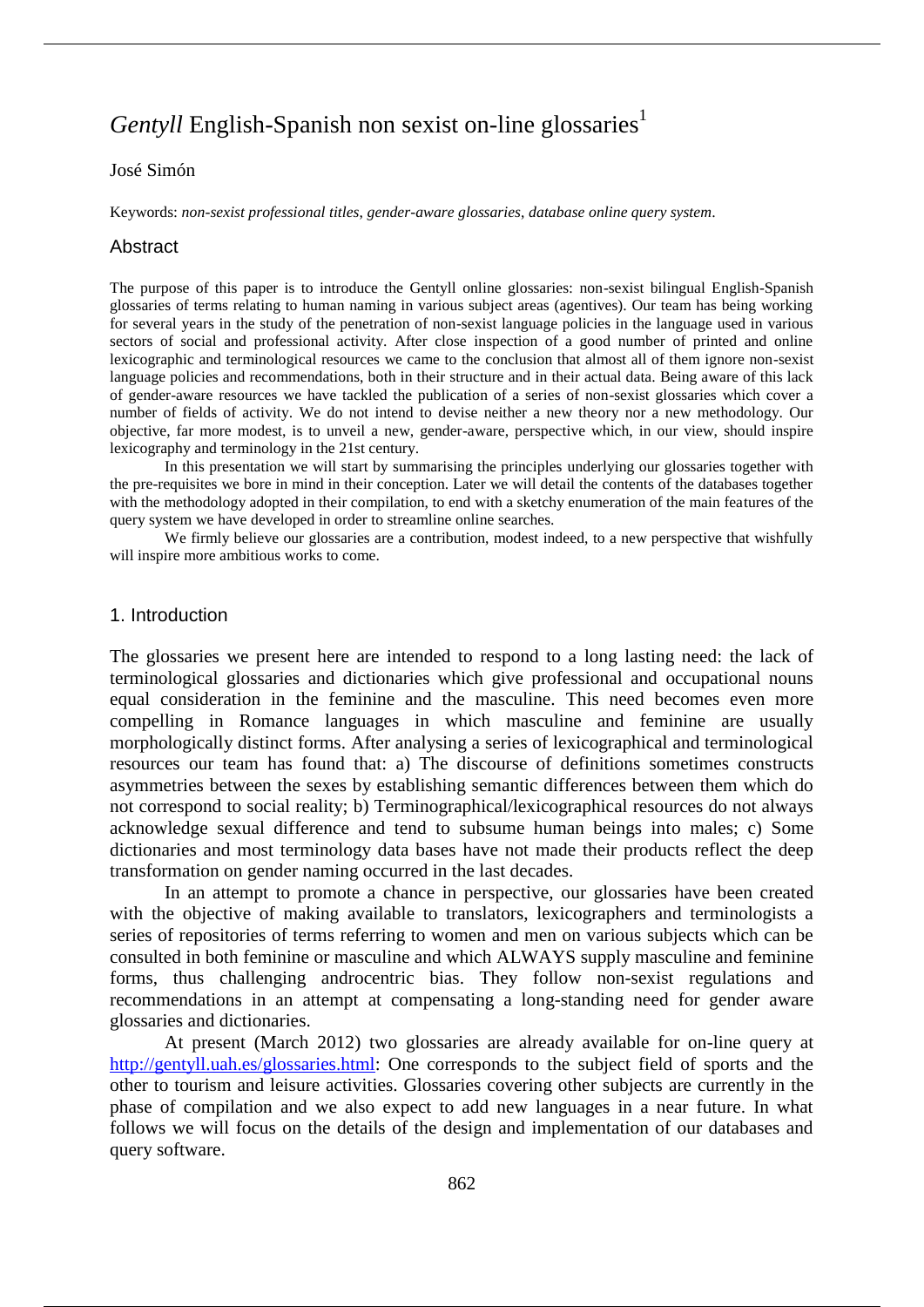#### 2. Pre-requisites

Taking into account the objectives of our work and the differences we wanted to make with respect to other mainstream repositories, at the time of undertaking the design of database structure and software functionality we kept in mind a number of assumptions. Namely, in simplified form:

- Both, databases and query software should make sex difference visible.
- Denominations for both sexes should be equally treated: the databases should include separate fields for both of them, and the software should display them evenly, in adjacent columns.
- Whenever possible, identical neutral terms for men and for women should be collected, in the case of English. Otherwise, the record should include a usage note.
- In Spanish, the feminine term should always be provided (even when it coincides with the masculine, to point out this fact). Again, when necessary, a usage note should be included.

#### 3. Implementation

#### 3.1 *Databases*

The structure of the databases is quite simple and responds to the requisites summarised above as well as to principles of common practice in terminography, such as those stated by Cabré (2000: 116) 'terminography is guided by the facts that terms are indivisible units with form and content; that the form and content of terms tends towards an unambiguous relationship; that terms have a fixed place within a specific conceptual field, without which reference the term has no specific meaning; and that concepts are related to other concepts in the specific field they together constitute'. We also stuck to the principle of 'high granularity' (Wright 2000: 557) and the integrity principles stated by Kierzkowska (1993: 280).

Consequently, we have carefully seen that the terms: are non-ambiguous, do not contradict each other, do not coincide and do not exclude each other. As for granularity, we have ensured that different items are enclosed in separate fields; thus, in accordance to our postulates, apart from conventional fields we have included those necessary to accommodate female forms and usage notes in both languages.

For the compilation phase, we implemented a special purpose toolkit in Microsoft's Access. The toolkit operated on a comprehensive form which allowed inserting and editing all data fields through a series of routines meant to ensure consistency and correctness. The toolkit also included utilities to export data to external XML, CSV and SQL format files, in order to facilitate migration to database servers.

For the publication stage we envisaged the use of more powerful resources, though we must admit we were burdened with a serious drawback from scratch: ours is a modest team endowed with modest resources. Consequently, we can only afford equally modest equipment, which imposed certain constraints on the design of our databases and query software. Accordingly, we adopted a platform based entirely on free software: the glossaries are hosted on a MySQL server running on a Squeeze- Debian machine.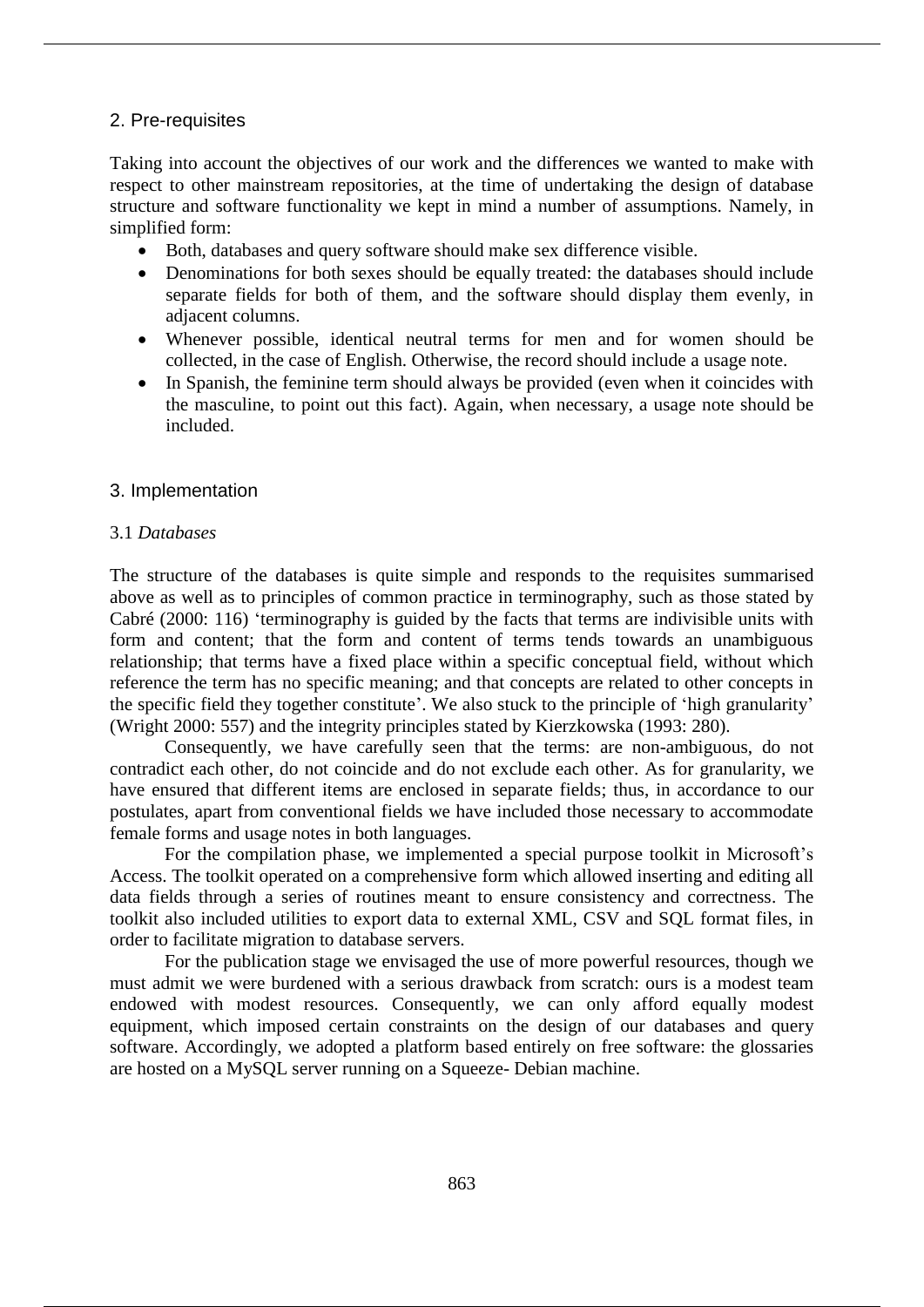#### 3.2 *Query system*

The query software was also developed in several stages: first, for testing purposes, we implemented a sketchy prototype written entirely in PHP, along with a few scripts in JavaScript. This prototype served as a test bed to time the responses and to assess the consistency and robustness of our databases and indexing system. This 'wind tunnel' allowed us to evaluate different query strategies in order to find out the fastest and most flexible methodology to be implemented in the final version.

It is a well known shortcoming of this architecture that it tends to overload the server, which actually performs all the processing, imposing as a consequence unnecessary delays to users, as the browser needs to reload the whole page once and again with every new query. Therefore, in a second phase, we re-wrote our system using state-of-the-art AJAX technology. The server is now in charge of handling the queries only, while some Javascript code snippets on the side of the clients' browsers sort and display the results conveniently on the screen. Moreover, after conducting a series of speed tests we decided to use JSON (http://www.json.org/) data-interchange format instead of the more 'AJAX-orthodox' XML to further reduce download time, thus streamlining the exchange of data between server and clients. The software has been exhaustively tested and so far it has proved to be stable, fast and reliable.

The most outstanding features of our query system are:

- It allows searching for terms in either English or Spanish using indistinctively masculine or feminine forms as search keys. Thus Spanish 'ladrón' or 'ladrona' or English 'stealer' will retrieve identical results from the *sports glossary* (see figure 1).
- It allows searching for all sub-areas simultaneously or restricting the search to any particular subarea. Searching for 'judge' in the sports glossary we get 162 terms (see figure 2 which shows only the first ten). Restricting the same search to 'Badminton' we get only 5 (see figure 3). Mind the usage notes for the Spanish feminine.
- It searches for whole terms or partial strings equally, without the need of adding wildcards. No need to say that, the longer and more accurate the search key, the more accurate and refined the answer, but we opted for a powerful simplified search as quite often users feel unsure as to what exactly they should search for or how to spell their queries. Searching for 'capit' will yield 19 matches that contain either 'capitán' or 'capitana' in Spanish. If we type 'capt' we will get similar results (24 matches for English 'captain'). If we restrict the search to 'Sailing' we get the 2 matches in figure 4. Once again, mind the usage note for the English feminine.
- Search strings are 'normalized' through a simple kind of Soundex algorithm, so that the engine not only ignores case, but can provide answers even when the spelling of the query does not entirely match any term contained in the database. Thus, 'companera' (for 'compañera' with 'n' instead of 'ñ') will retrieve 23 matches of 'compañera'; 'tecnica' will retrieve the 3 matches of 'técnica' displayed in figure 5.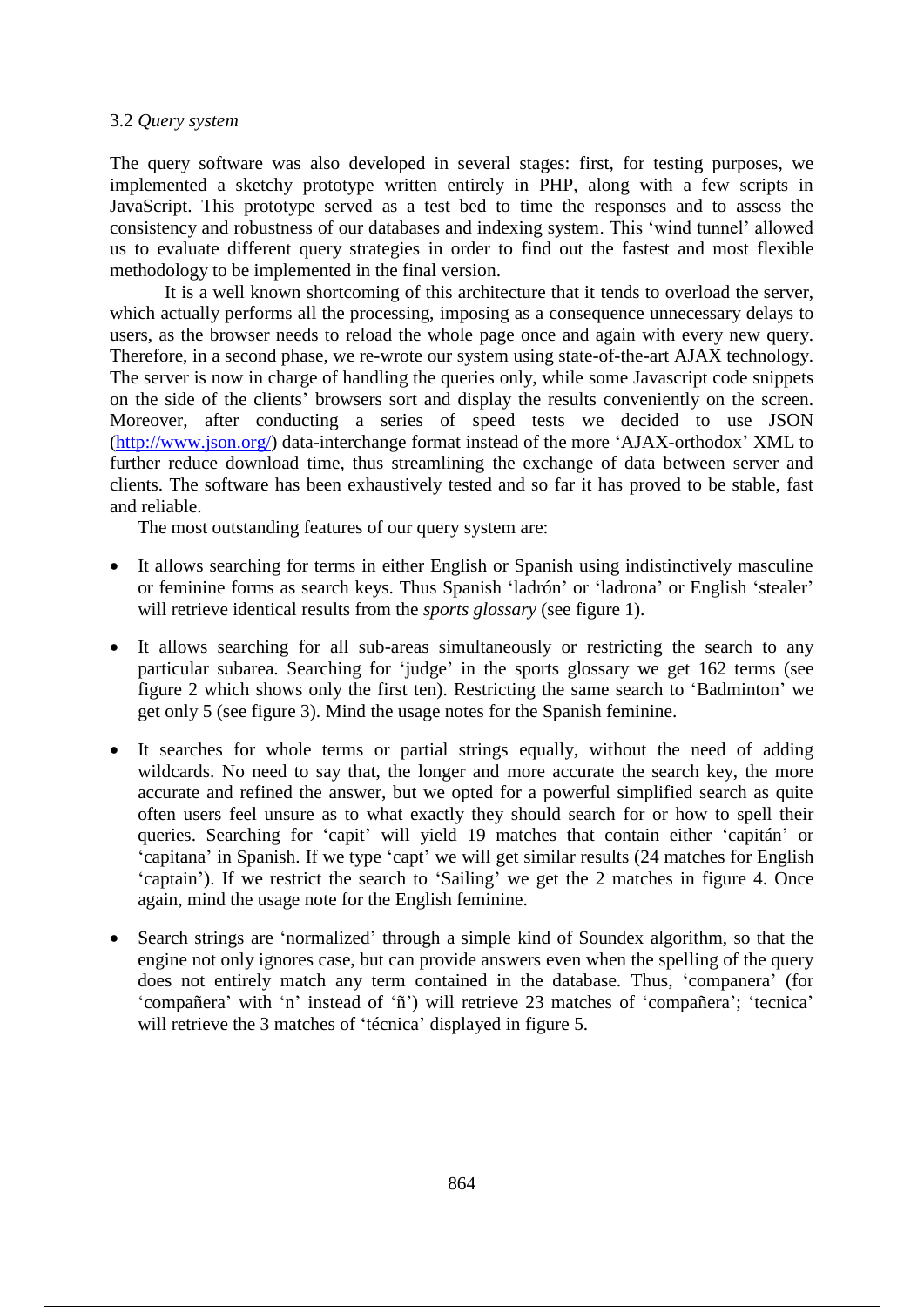|             |                                                     |              | Universidad<br>de Alcalá                        |     |                         |                                                                       |                                   |                     |                                                                                                                              |
|-------------|-----------------------------------------------------|--------------|-------------------------------------------------|-----|-------------------------|-----------------------------------------------------------------------|-----------------------------------|---------------------|------------------------------------------------------------------------------------------------------------------------------|
|             |                                                     |              |                                                 |     |                         |                                                                       |                                   |                     | Glossaries of terms for woman and man (Spanish - English)                                                                    |
|             | <b>Introduction</b>                                 |              |                                                 |     | <b>Activity: Sports</b> |                                                                       |                                   | <b>Spanish</b>      |                                                                                                                              |
| $rac{1}{2}$ | Sub-area:<br>Any<br>$\overline{\phantom{a}}$<br>Any |              |                                                 |     |                         | Please, type word or term:<br>stealer<br>Examples: skier, acomodadora |                                   |                     | <b>Buscar</b>                                                                                                                |
|             |                                                     |              | 'stealer': 1 matches found                      |     |                         |                                                                       |                                   |                     |                                                                                                                              |
|             | #                                                   | <b>Sport</b> | Woman                                           | Man | Sp<br><b>Usage</b>      | Woman                                                                 | Man                               | Eng<br><b>Usage</b> |                                                                                                                              |
|             |                                                     |              | 1 Baseball La ladrona de base El ladrón de base |     |                         |                                                                       | The base stealer The base stealer |                     |                                                                                                                              |
|             |                                                     |              |                                                 |     |                         |                                                                       |                                   |                     | Web weaving and database maintenance by José Simón, UAH © 2011 - e-mail: gentyllweb@gmail.com - Last updated 6/November/2011 |

**Figure 1.** Search for Spanish 'ladrón' or 'ladrona' in sports.

|       |                       | Universidad<br>de Alcalá<br><b>Introduction</b> |                     | Glossaries of terms for woman and man (Spanish - English)<br><b>Activity: Sports</b> |                                                                             |                                 | <b>Spanish</b>                  |              |
|-------|-----------------------|-------------------------------------------------|---------------------|--------------------------------------------------------------------------------------|-----------------------------------------------------------------------------|---------------------------------|---------------------------------|--------------|
| Genty | Sub-area:<br>Any<br>۰ |                                                 |                     | judge                                                                                | Please, type word or term:<br><b>Buscar</b><br>Examples: skier, acomodadora |                                 |                                 |              |
|       | Any                   | 'judge': 162 matches found                      |                     |                                                                                      |                                                                             |                                 |                                 |              |
|       | #                     | <b>Sport</b>                                    | Woman               | Man                                                                                  | Sp<br><b>Usage</b>                                                          | Woman                           | Man                             | Eng<br>Usage |
|       |                       | 1 Archery                                       | La jueza de campo   | El juez de campo                                                                     |                                                                             | The field judge                 | The field judge                 |              |
|       |                       | 2 Athletics                                     | La jueza            | El juez                                                                              |                                                                             | The judge                       | The judge                       |              |
|       |                       | 3 Athletics                                     | La jueza árbitra    | El juez árbitro                                                                      |                                                                             | The judge's steward             | The judge's steward             |              |
|       |                       | 4 Athletics                                     | La jueza de curva   | El juez de curva                                                                     |                                                                             | The track judge on the<br>bend  | The track judge on the<br>bend  |              |
|       |                       | 5 Athletics                                     | La jueza de marcha  | El juez de marcha                                                                    |                                                                             | The walking judge               | The walking judge               |              |
|       |                       | 6 Athletics                                     | La jueza de marcha  | El juez de marcha                                                                    |                                                                             | The walking events judge        | The walking events judge        |              |
|       |                       | <b>Athletics</b>                                | La jueza de marcha  | El juez de marcha                                                                    |                                                                             | The judge for walking<br>events | The judge for walking<br>events |              |
|       |                       | 8 Athletics                                     | La jueza de saltos  | El juez de saltos                                                                    |                                                                             | The judge for jumping<br>events | The judge for jumping<br>events |              |
|       |                       | 9 Athletics                                     | La iueza de carrera | El juez de carrera                                                                   |                                                                             | The judge for track events      | The judge for track events      |              |
|       |                       | 10 Athletics                                    | La jueza de llegada | El juez de llegada                                                                   |                                                                             | 10 The finish judge             | The finish judge                |              |

Figure 2. Search for 'judge' in the sports glossary.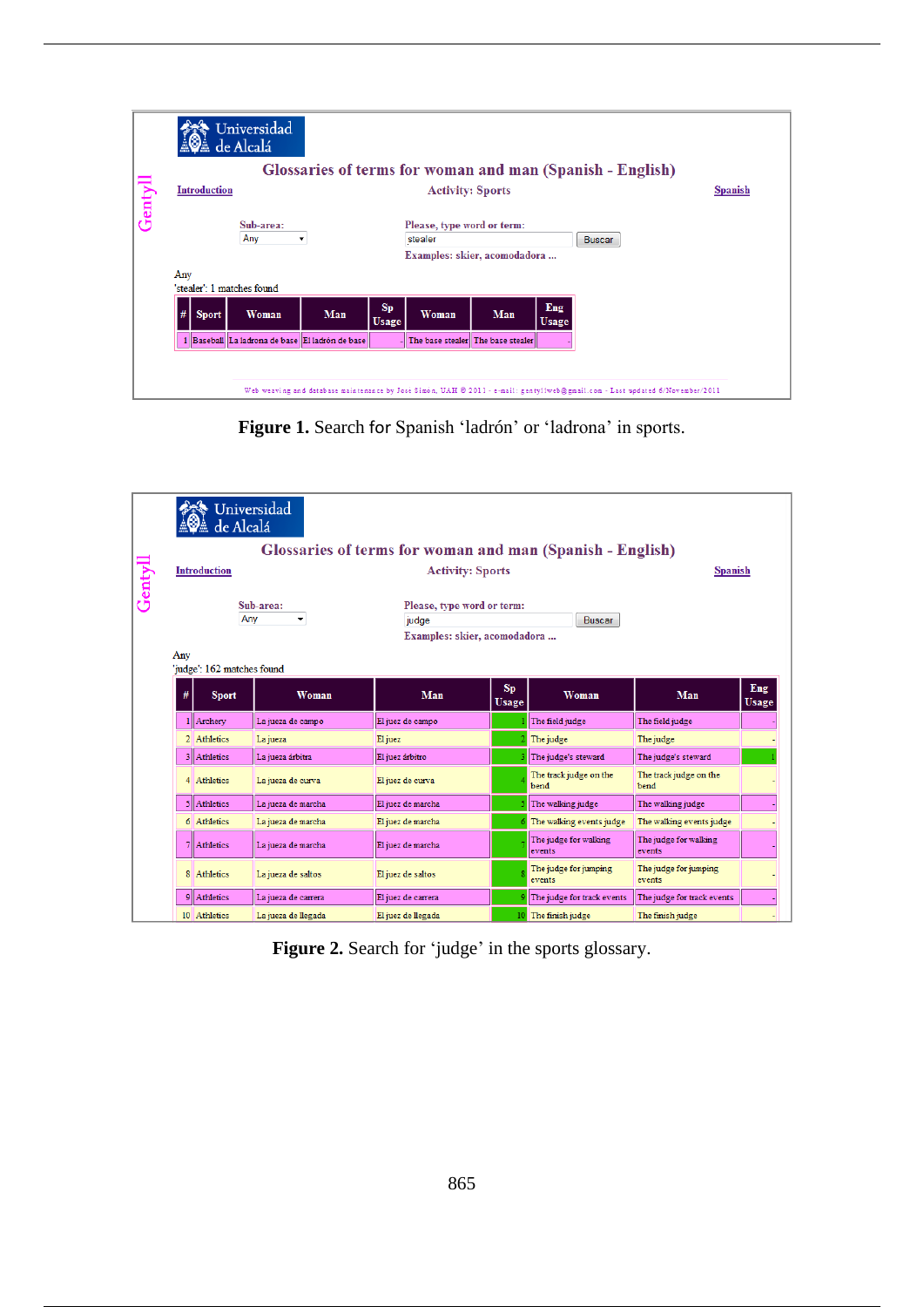|      |                                                                                                                                                                                                                                                                                                                                                                                                                          |                                          | Universidad<br>de Alcalá                              | Glossaries of terms for woman and man (Spanish - English)           |                      |                               |                               |                     |  |  |  |
|------|--------------------------------------------------------------------------------------------------------------------------------------------------------------------------------------------------------------------------------------------------------------------------------------------------------------------------------------------------------------------------------------------------------------------------|------------------------------------------|-------------------------------------------------------|---------------------------------------------------------------------|----------------------|-------------------------------|-------------------------------|---------------------|--|--|--|
|      |                                                                                                                                                                                                                                                                                                                                                                                                                          | <b>Introduction</b>                      |                                                       | <b>Activity: Sports</b>                                             |                      |                               | <b>Spanish</b>                |                     |  |  |  |
| entv | Sub-area:<br>Badminton                                                                                                                                                                                                                                                                                                                                                                                                   |                                          |                                                       | Please, type word or term:<br>judge<br>Examples: skier, acomodadora |                      |                               |                               |                     |  |  |  |
|      |                                                                                                                                                                                                                                                                                                                                                                                                                          | <b>Badminton</b>                         |                                                       |                                                                     |                      |                               |                               |                     |  |  |  |
|      |                                                                                                                                                                                                                                                                                                                                                                                                                          | 'judge': 5 matches found<br><b>Sport</b> | Woman                                                 | Man                                                                 | $Sp$<br><b>Usage</b> | Woman                         | Man                           | Eng<br><b>Usage</b> |  |  |  |
|      |                                                                                                                                                                                                                                                                                                                                                                                                                          |                                          | 1 Badminton La jueza de saque                         | El juez de saque                                                    |                      | The service judge             | The service judge             |                     |  |  |  |
|      |                                                                                                                                                                                                                                                                                                                                                                                                                          |                                          | 2 Badminton La jueza de servicio                      | El juez de servicio                                                 |                      | The service judge             | The service judge             |                     |  |  |  |
|      |                                                                                                                                                                                                                                                                                                                                                                                                                          |                                          | 3 Badminton La jueza de linea de saque                | El juez de linea de saque                                           |                      | The service judge             | The service judge             |                     |  |  |  |
|      |                                                                                                                                                                                                                                                                                                                                                                                                                          | 4 Badminton                              | La coordinadora de juezas y jueces de<br>linea        | El coordinador de juezas y jueces de<br>linea                       |                      | The line judge<br>coordinator | The line judge<br>coordinator |                     |  |  |  |
|      |                                                                                                                                                                                                                                                                                                                                                                                                                          | 5 Badminton                              | La responsable de las juezas y los<br>jueces de linea | El responsable de las juezas y los<br>jueces de linea               |                      | The line judge<br>coordinator | The line judge<br>coordinator |                     |  |  |  |
|      | <b>Usage notes (Spanish terms):</b><br>1. También La juez.<br>2. También La juez.<br>3. También La juez.<br>4. Otras posibilidades: la coordinadora de jueces y juezas, el coordinador de jueces y juezas.<br>5. Otras posibilidades: La responsable de los jueces y las juezas de línea, La responsable del jurado de línea, El responsable de los<br>jueces y las juezas de línea, El responsable del jurado de línea. |                                          |                                                       |                                                                     |                      |                               |                               |                     |  |  |  |

Figure 3. Search for 'judge' in the sports glossary with 'Badminton' as filter.

|              |                     | Universidad<br>de Alcalá                               |                      |                    | Glossaries of terms for woman and man (Spanish - English)                                 |                  |                     |
|--------------|---------------------|--------------------------------------------------------|----------------------|--------------------|-------------------------------------------------------------------------------------------|------------------|---------------------|
|              | <b>Introduction</b> |                                                        |                      |                    | <b>Activity: Sports</b>                                                                   |                  | <b>Spanish</b>      |
|              |                     |                                                        |                      |                    |                                                                                           |                  |                     |
|              |                     | Sub-area:                                              |                      |                    | Please, type word or term:                                                                |                  |                     |
|              |                     | Sailing<br>$\overline{\phantom{a}}$                    |                      | capit              |                                                                                           | Buscar           |                     |
|              |                     |                                                        |                      |                    | Examples: skier, acomodadora                                                              |                  |                     |
| Sailing<br># | <b>Sport</b>        | 'capit': 2 matches found<br>Woman                      | Man                  | Sp<br><b>Usage</b> | Woman                                                                                     | Man              | Eng<br><b>Usage</b> |
|              |                     | 1 Sailing La capitana de puerto                        | El capitán de puerto |                    | The harbour master/mistress The harbour master                                            |                  |                     |
|              |                     | 2 Sailing La capitana del equipo El capitán del equipo |                      |                    | - The team captain                                                                        | The team captain |                     |
|              |                     | <b>Usage notes (English terms):</b>                    |                      |                    | 1. mistress seems to have become obsolete. master is replacing mistress as sex-inclusive. |                  |                     |

Figure 4. Search for 'capit' in the sports glossary with 'Sailing' as filter.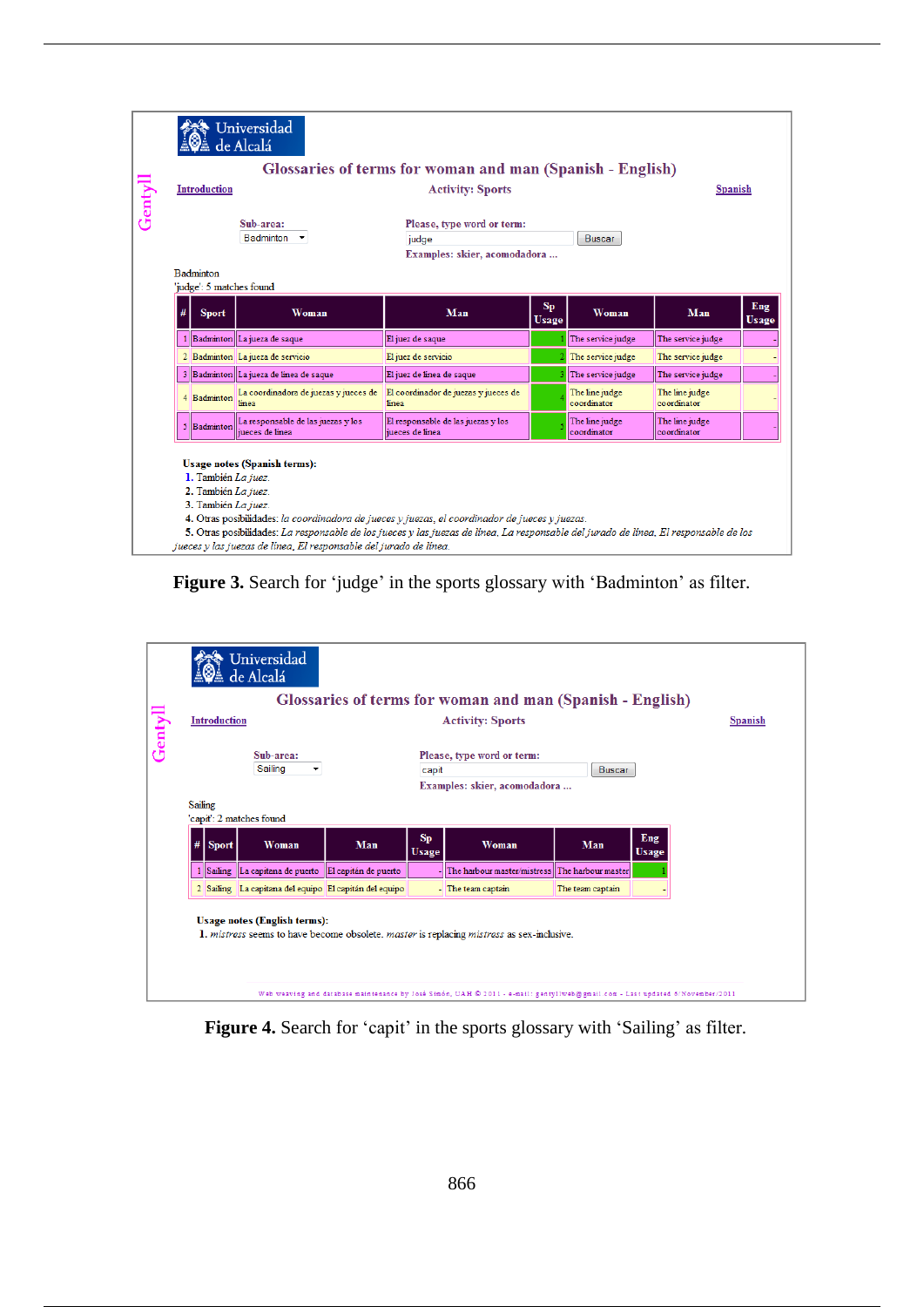| $_{\rm centv}$ |         | Universidad<br>de Alcalá<br>Glossaries of terms for woman and man (Spanish - English)<br>Sub-area: | <b>Spanish</b>                              |                                                                                                                                                                                                                                                                                                 |                           |                                      |                                      |              |
|----------------|---------|----------------------------------------------------------------------------------------------------|---------------------------------------------|-------------------------------------------------------------------------------------------------------------------------------------------------------------------------------------------------------------------------------------------------------------------------------------------------|---------------------------|--------------------------------------|--------------------------------------|--------------|
|                |         | Any                                                                                                | ۰                                           | tecnica                                                                                                                                                                                                                                                                                         |                           | <b>Buscar</b>                        |                                      |              |
|                |         |                                                                                                    |                                             | Examples: hiker, cartero                                                                                                                                                                                                                                                                        |                           |                                      |                                      |              |
|                | Any     | 'tecnica': 3 matches found                                                                         |                                             |                                                                                                                                                                                                                                                                                                 |                           |                                      |                                      |              |
|                |         | <b>Activity</b>                                                                                    | Woman                                       | Man                                                                                                                                                                                                                                                                                             | <b>Sp</b><br><b>Usage</b> | Woman                                | Man                                  | Eng<br>Usage |
|                |         |                                                                                                    | 1 Accommodation La técnica de mantenimiento | El técnico de mantenimiento                                                                                                                                                                                                                                                                     |                           | The repairer                         | The repairer                         |              |
|                |         |                                                                                                    | 2 Accommodation La técnica de mantenimiento | El técnico de mantenimiento                                                                                                                                                                                                                                                                     |                           | - The repair woman                   | The repair man                       |              |
|                |         | 3 Travel                                                                                           | La técnica de mantenimiento de<br>aeronaves | El técnico de mantenimiento de<br>aeronaves                                                                                                                                                                                                                                                     |                           | The aircraft maintenance<br>mechanic | The aircraft maintenance<br>mechanic |              |
|                |         |                                                                                                    |                                             |                                                                                                                                                                                                                                                                                                 |                           |                                      |                                      |              |
|                | titles. | <b>Usage notes (English terms):</b>                                                                |                                             | 1. Sex-specific terms with woman or man are less and less frequent, being substituted by terms that do not specify sex (which are more<br>comprehensive, more accurate and more consistent). Avoid the use of sex-specific terms (singular or plural) as indefinite, sex-inclusive occupational |                           |                                      |                                      |              |

**Figure 5.** Search for 'tecnica' in the Leisure and Tourism glossary.

## 4. Conclusion.

We expect this brief presentation may suffice to give an idea of the underlying principles, content, organization and operation of our glossaries. Above all, we would like to make clear our firm belief that terminology glossaries and indexes that collect terms referring to people should become sensitive to social and gender differences in order to more accurately fulfil their primary function. We believe, with Temmerman, that standardisation is not enough: 'All relevant factors should be studied systematically. Terminology should not blindly accept standardisation, it should question and examine the phenomenon both sociologically and historically' (Temmerman 2000: 37). In this regard, we are aware that there is (and we still have) a long way to go, but we hope our glossaries are one, if tiny, step in this new direction.

### **Note**

**<sup>1</sup>**These glossaries are a result of the research project 'Neuter, world-view and sexed translation: From theory to strategies' funded by the Spanish Ministerio de Ciencia e Innovación (FEM2009-10976).

## References

- **Cabré, M. T. 1999.** *Terminology. Theory, Methods and Applications*. Amsterdam/Philadelphia: John Benjamins.
- **Kierzkowska, D. M. 1993** 'Polterm system of unified legal terminology.' In *Translation the vital link. Proceedings of the XIII FIT World Congress, 6-13 August*. London: Institute of Translation ad Interpreting, vol. I, 277–281.